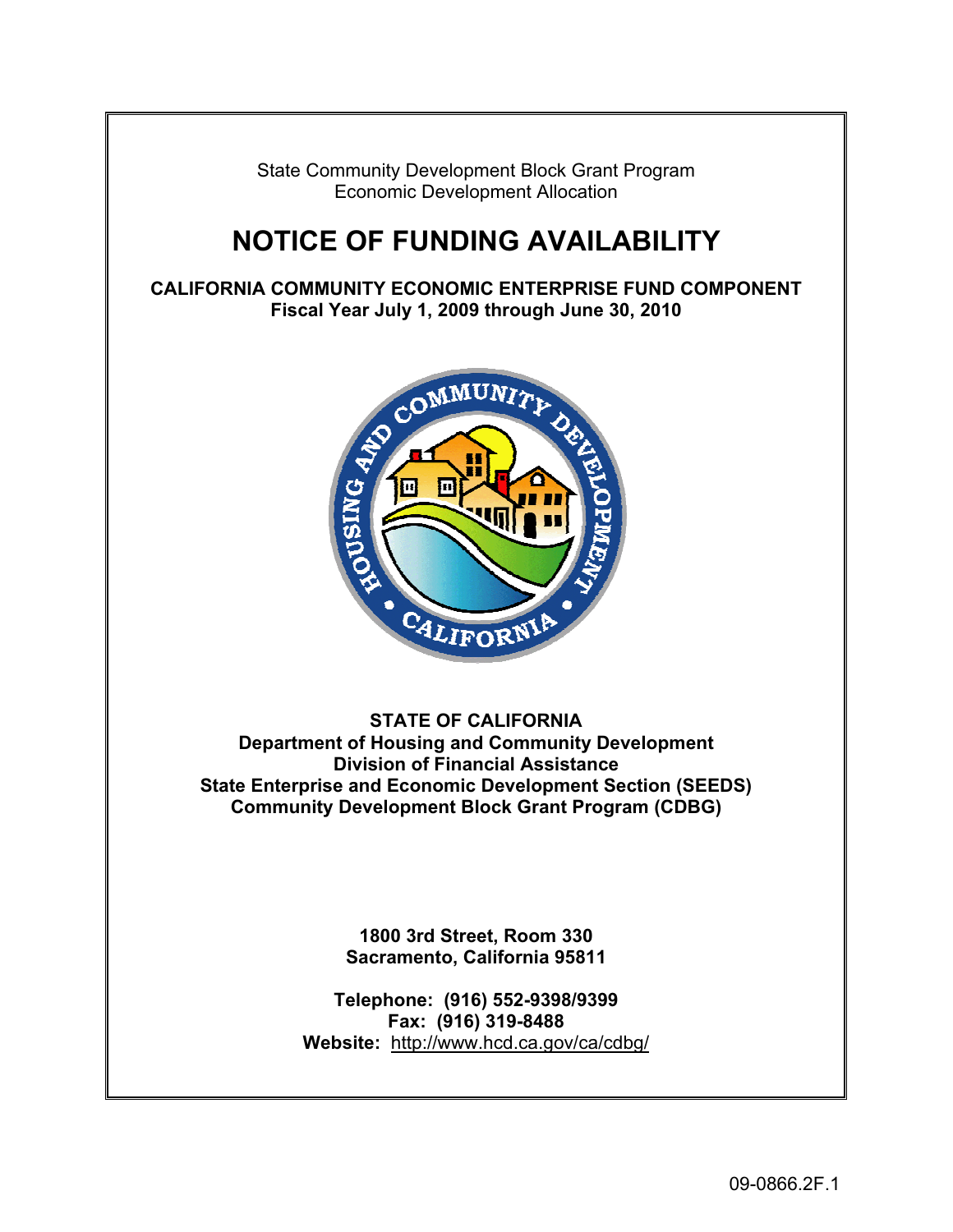#### **BLANK PAGE**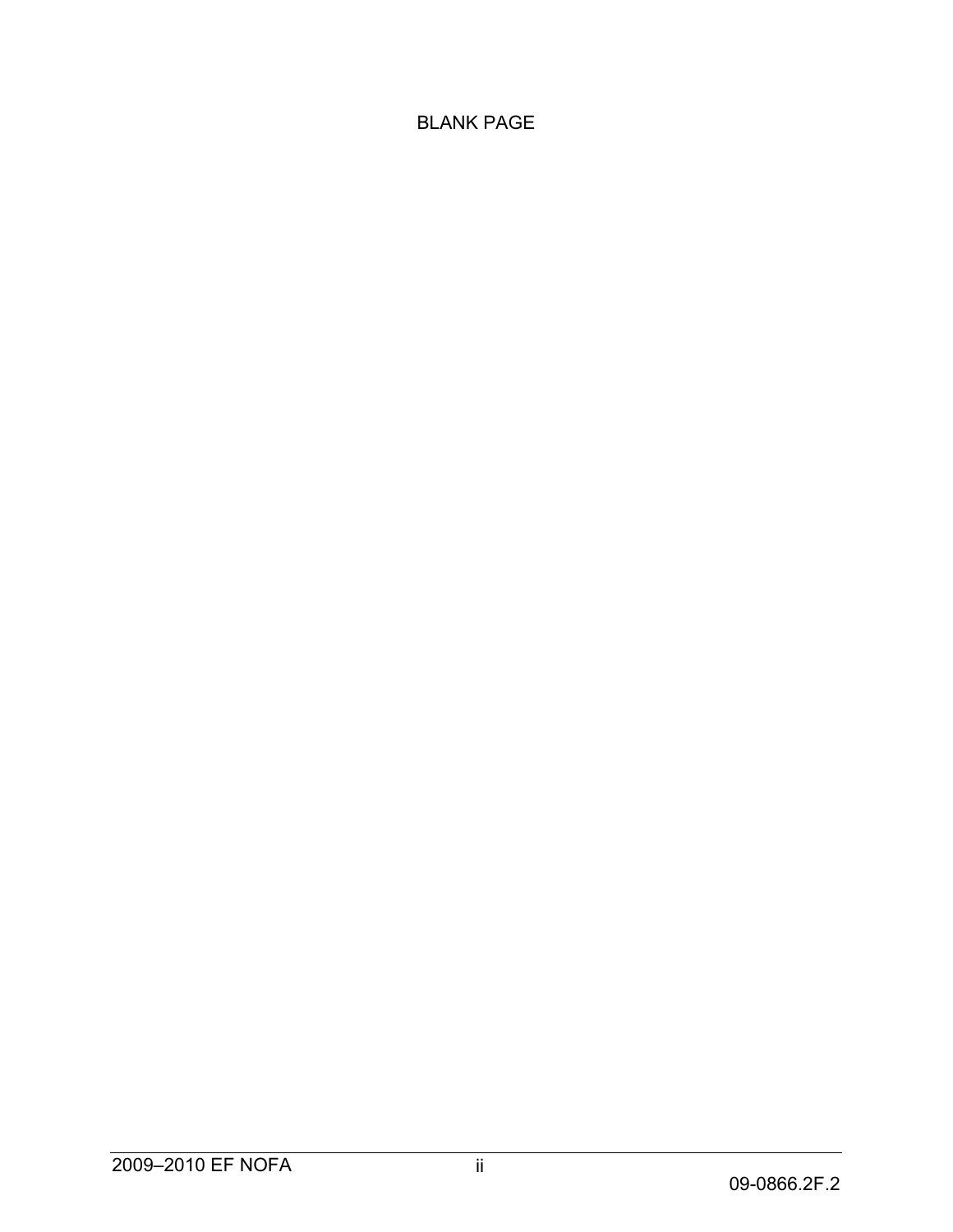#### **STATE OF CALIFORNIA**

#### **ARNOLD SCHWARZENEGGER, GOVERNOR**

#### BUSINESS, TRANSPORTATION AND HOUSING AGENCY

#### **DALE BONNER, SECRETARY**

### DEPARTMENT OF HOUSING AND COMMUNITY DEVELOPMENT

## **LYNN L. JACOBS, DIRECTOR**

Division of Financial Assistance

## **Chris Westlake, Deputy Director**

State Enterprise and Economic Development Section

### **Frank Luera, Section Chief**

State Community Development Block Grant Program

Economic Development Allocation

### **Mimi Bettencourt, Program Manager**

MeLisa Adams, Program Administrative Assistant

Program Staff

Jim Miwa John Almanza Jon Diedesch Patrick Talbott Robert Lim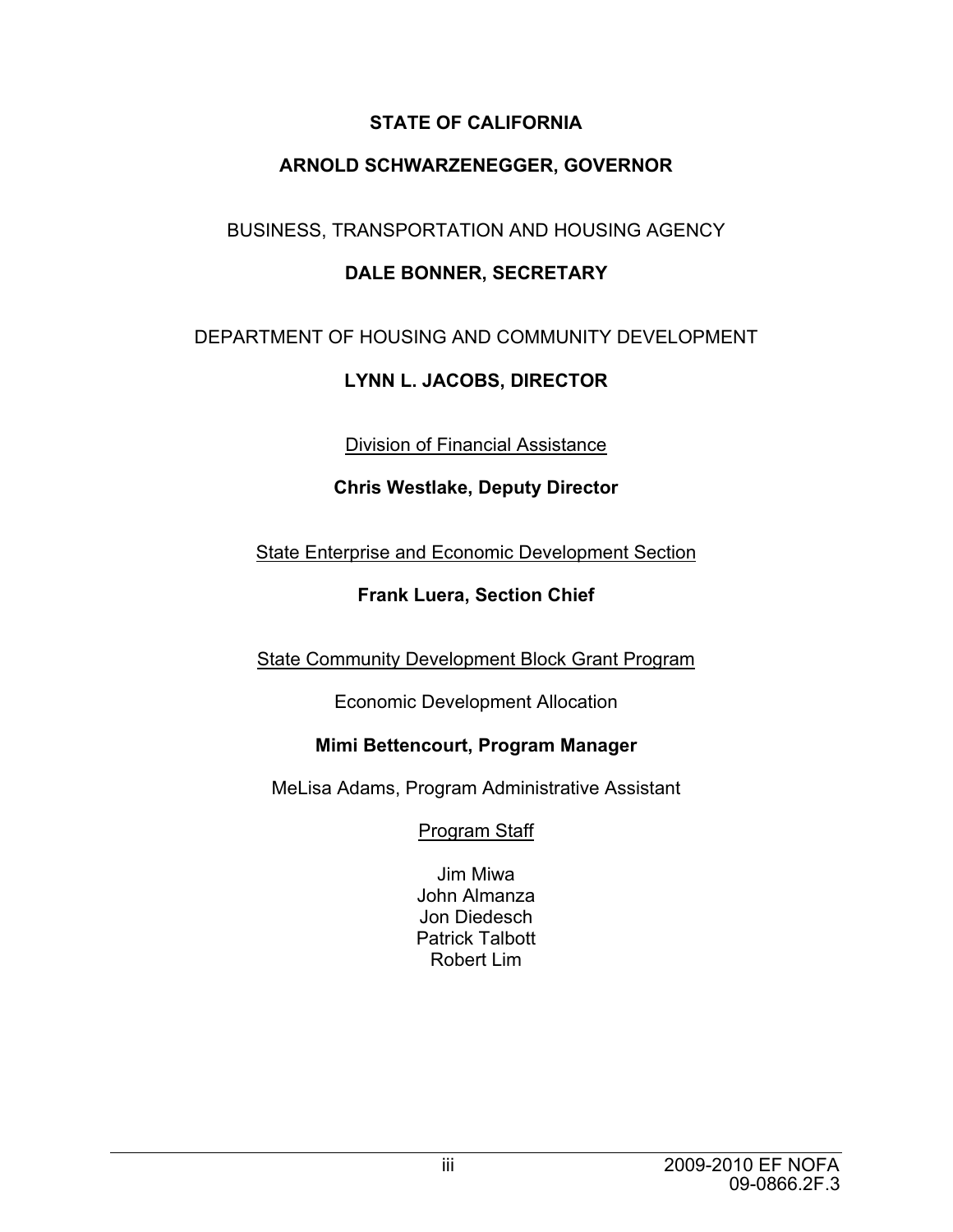**Blank Page**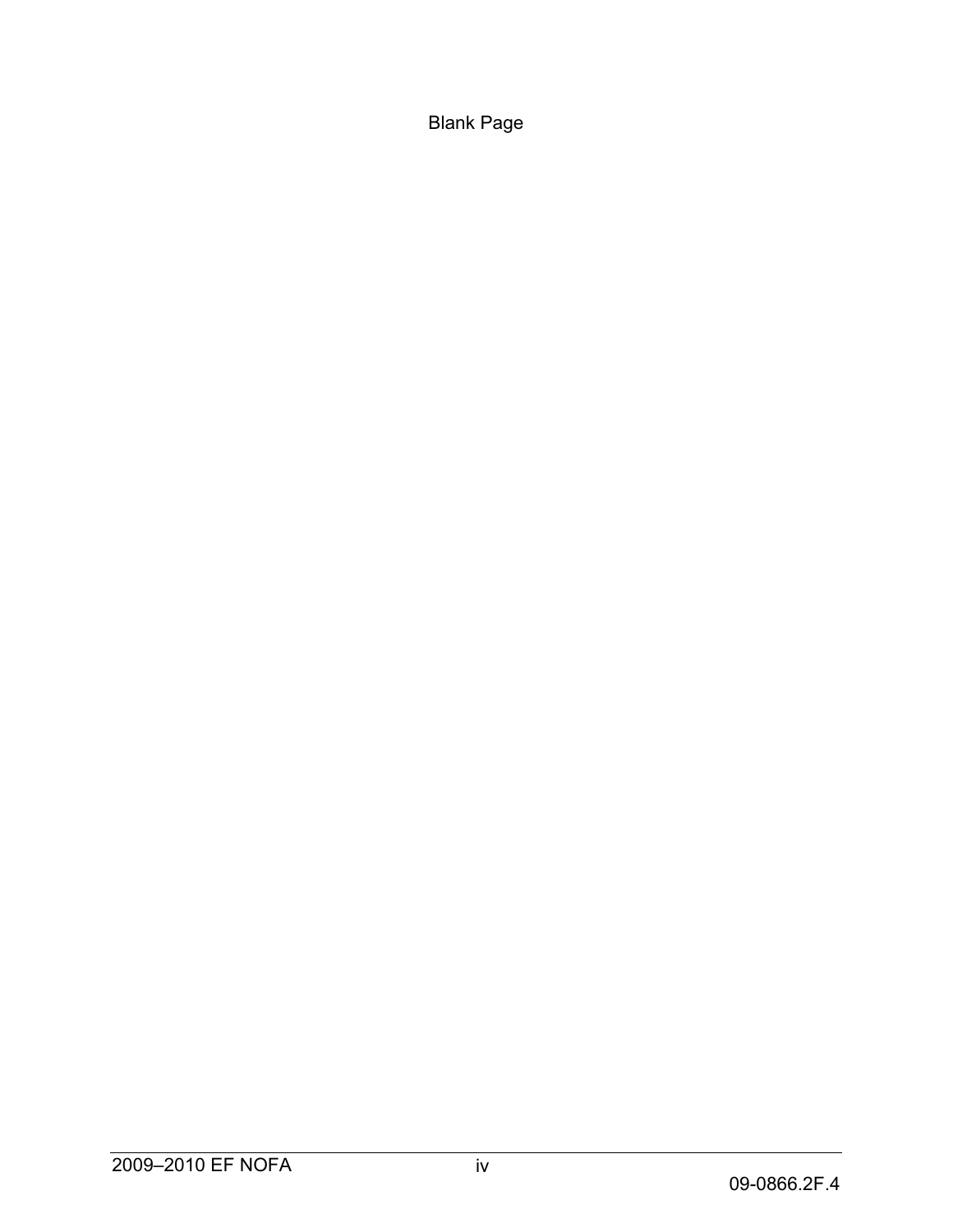## **TABLE OF CONTENTS**

| <b>SECTION 1</b>                                     |         |                                                                                                                          |                |
|------------------------------------------------------|---------|--------------------------------------------------------------------------------------------------------------------------|----------------|
|                                                      | 1.1     | Notice of Funding Availability (NOFA)                                                                                    | 1              |
|                                                      | 1.2     | <b>Important Information for All Applicants</b>                                                                          | 3              |
|                                                      | 1.3     | <b>Application Review Process</b>                                                                                        | 6              |
| <b>SECTION 2</b>                                     |         |                                                                                                                          |                |
|                                                      | 2.1     | <b>Eligible Applicants</b>                                                                                               | $\overline{7}$ |
|                                                      | $2.2\,$ | <b>Eligible Activities</b>                                                                                               | 7              |
|                                                      | 2.3     | <b>Program Requirements</b>                                                                                              | 8              |
| <b>SECTION 3</b>                                     |         |                                                                                                                          |                |
|                                                      | 3.1     | Application Evaluation, Criteria and Point Scoring                                                                       | 11             |
|                                                      | 3.2     | <b>General Administration Costs</b>                                                                                      | 11             |
|                                                      | 3.3     | <b>Public Hearings</b>                                                                                                   | 11             |
|                                                      | 3.4     | <b>Statement of Assurances</b>                                                                                           | 12             |
|                                                      | 3.5     | <b>Public Records Act</b>                                                                                                | 12             |
| <b>APPENDICES</b>                                    |         |                                                                                                                          | 13             |
|                                                      |         | Appendix A. State CDBG Economic Development Contact Information                                                          | 15             |
|                                                      |         | Appendix B. Eligible Jurisdictions with Poverty Data, CDBG Economic<br>Development Representatives and Telephone Numbers | 17             |
|                                                      |         | Appendix C. Public Hearings Requirement                                                                                  | 23             |
| Request Form for Enterprise Fund Application Package |         |                                                                                                                          | 33             |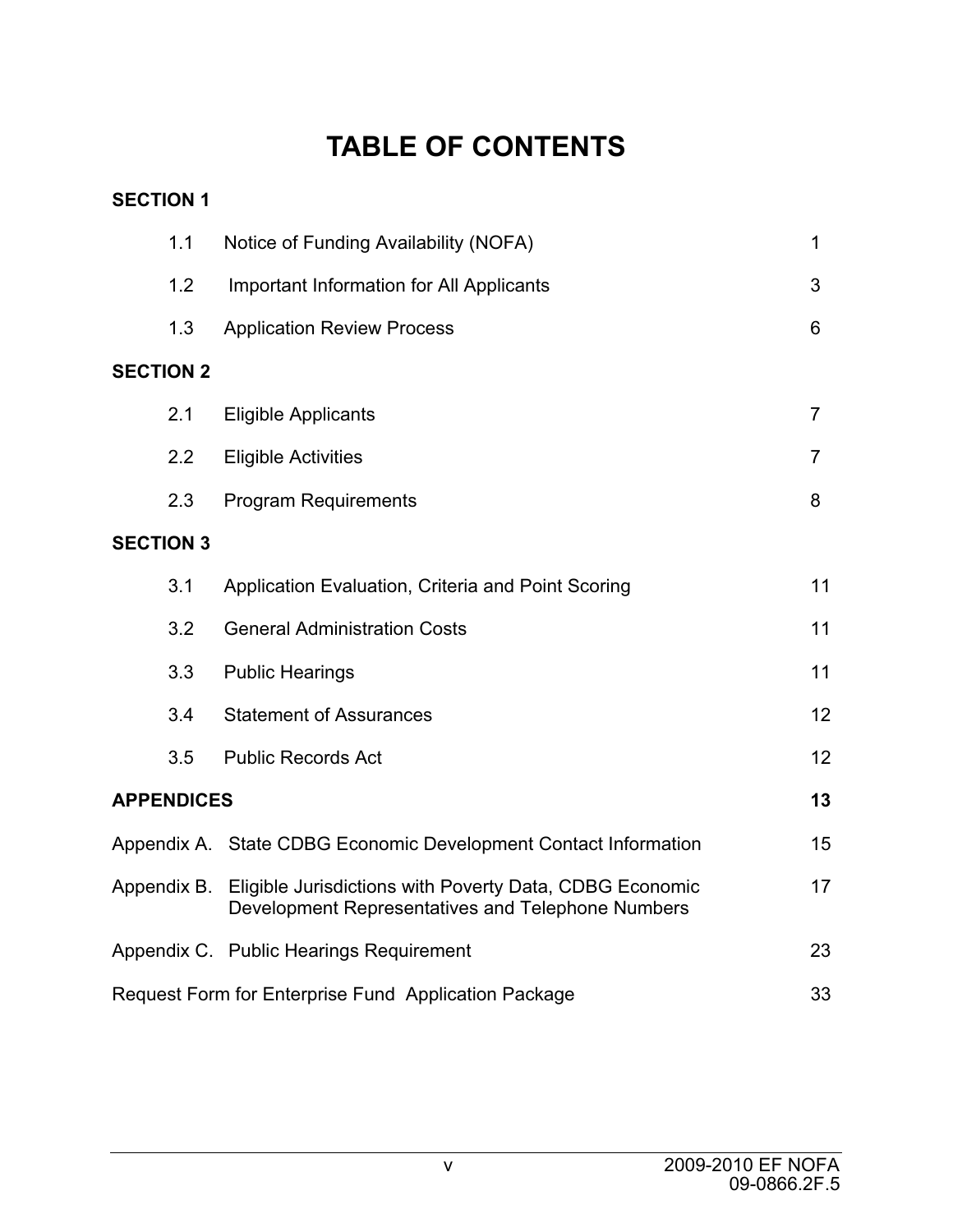**Blank Page**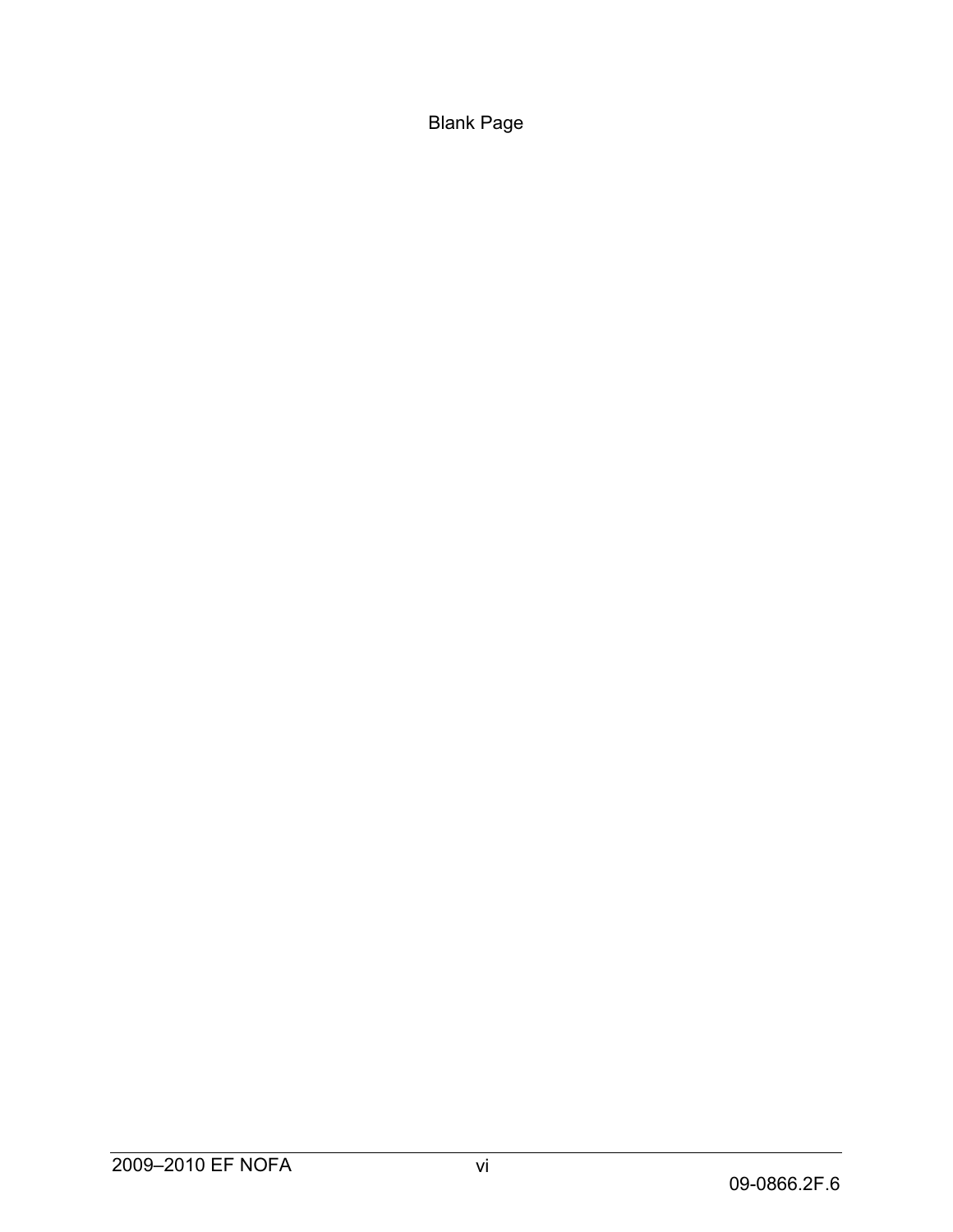# **SECTION 1**

## **1.1 NOTICE OF FUNDING AVAILABILITY (NOFA)**

The Department of Housing and Community Development (Department) announces the availability of approximately **\$2.8 million** in State Community Development Block Grant (CDBG) funding. Eligible CDBG jurisdictions may submit an application for a maximum grant of **\$300,000** from the 2009-2010 California Community Economic Enterprise Fund (Enterprise Fund) Component of the Economic Development Allocation.

Please contact your State Economic Development Representative (see Appendix A) if you have any questions about the NOFA. You may also contact MeLisa Adams, Program Administrative Assistant at (916) 552-9362 or visit the State Enterprise and Economic Development Section (SEEDS) website at http://www.hcd.ca.gov/fa/cdbg for additional information.

**NOTE:** *The Department reserves the right, at its sole discretion, to suspend or amend the provisions of this NOFA. If such action occurs, the Department will notify all interested parties.*

#### **Authorizing Legislation and Regulations**

The CDBG Program is authorized by the Housing and Community Development Act of 1974 as amended, and Subpart I of the Federal Community Development Block Grant Regulations. The requirements of the State Program are found in the State CDBG Regulations, Title 25 of the California Code of Regulations, Section 7050, et seq.

#### **Application Key Dates**

NOFA Release June 12, 2009 Application Release June 12, 2009 **Final Filing Date August 21, 2009** Housing Element Compliance Deadline October 28, 2009 Award Announcement November 9, 2009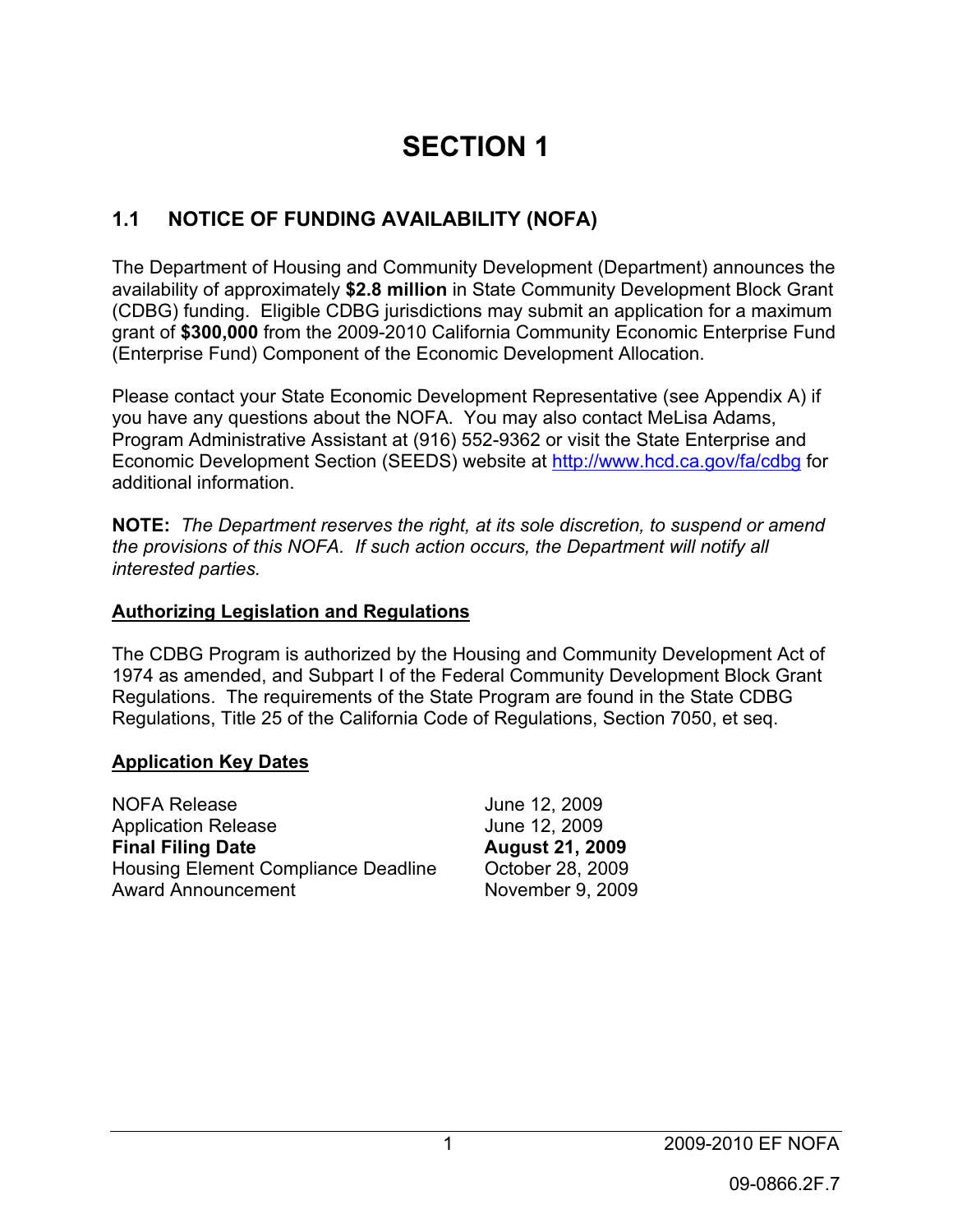**Response to this NOFA is due no later than 5:00 p.m. on August 21, 2009. Postmarks will not be accepted**. Applications received after the deadline submission will not be accepted. Response to this NOFA and required copies must be submitted by mail or personal delivery to the following address:

State Community Development Block Grant Program California Department of Housing and Community Development 1800 Third Street, Room 330, Sacramento, CA 95811 Attn: 2009-2010 Enterprise Fund Application

Note: Any documentation submitted that has been marked "Confidential" or "proprietary will not be accepted. All documents submitted in response to the NOFA will become the property of the Department and will be regarded as public record under California Public Records Act under Government Code Section 6250 st. seq., and subject to review or release to the public.

Please call (916) 552-9362 to have the Program Administrative Assistant accept your application if you are hand delivering your application to HCD.

#### **Number of Copies**

The Applicant will submit one (1) original and two (2) copies. Each original and copy should be placed in a three-ringed binder and index tabs must separate all sections in the application. **All pages in the Application must be numbered**.

#### **Enterprise Fund Application Information**

Enterprise Fund applications can be obtained in the following ways:

- 1. Contact your State Economic Development Representative (see Appendix B).
- 2. Contact the Program Administrative Assistant at (916) 552-9363 or via e-mail at madams@hcd.ca.gov.
- 3. Download an electronic version of the application via the HCD website at http://www.hcd.ca.gov/fa/cdbg/funds/.

The Enterprise Fund NOFA, and Application and Supplemental Information contain all the required instructions, information and forms to complete an application for submission by the applicant.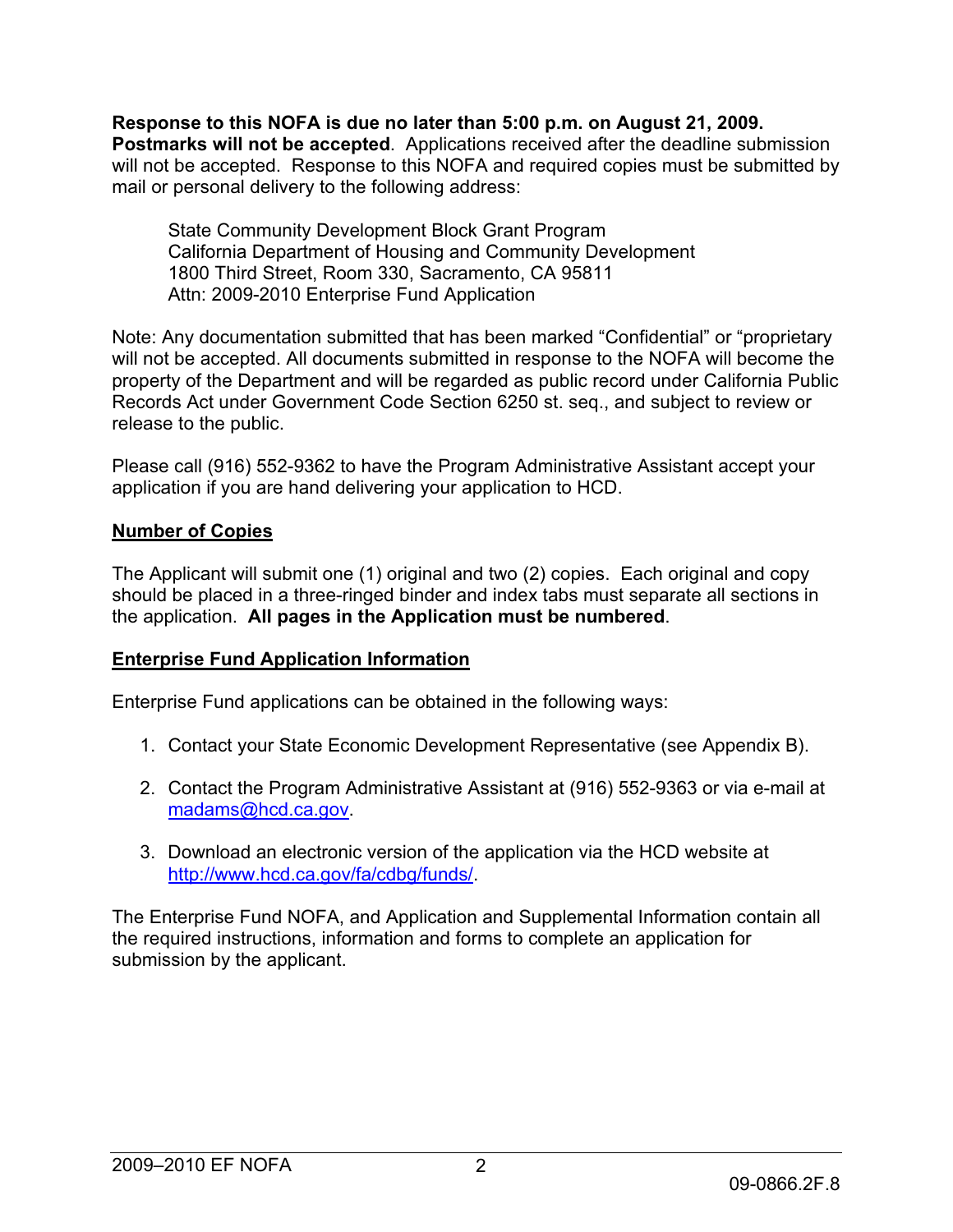#### **Enterprise Fund Application Workshops**

The Department may conduct information workshops starting in late June 2009 at several locations throughout the State. Applicants will be notified about workshop dates, times, and locations via the HCD website and e-mail. If you want to be placed on, or are unsure whether you are on, the CDBG mail list, please contact your Economic Development Representative or the Program Administrative Assistant.

These workshops will be held after the release of the NOFA. Each workshop will include a presentation covering application preparation and staff will be present to answer questions. Prior to attending an Enterprise Fund Application Workshop, eligible applicants should review this NOFA and the application materials. Applicants are advised to bring these materials to the workshop.

## **Uses of Funds**

Under the Enterprise Fund Component, CDBG grants are competitively awarded to jurisdictions. Jurisdictions may use the funds to support the following programs:

- 1. Business Assistance Loans
- 2. Microenterprise Technical Assistance and Loans

Activities that are eligible for funding are listed in Section 2 under Eligible Activities on page 5. The Department reserves grant funds for use by the grantees with individual funding decisions being made by the jurisdictions consistent with their application and CDBG program guidelines. Individual project funding decisions are made by the jurisdiction.

## **1.2 IMPORTANT INFORMATION FOR ALL APPLICANTS TO READ**

Applicants should carefully read the following information regarding CDBG program guidelines and requirements that may affect your application:

- 1. Maximum award limits under both the Economic Development and General/Native American components will be determined on a yearly basis and announced in each year's NOFA. The 2009-2010 Enterprise Fund has set a maximum award limit of \$300,000 per application.
- 2. Eligible applicants are CDBG jurisdictions (see Appendix B) who have not been notified by the State CDBG Program that they are ineligible to participate or are being "held-out" due to performance findings that have not been cleared/resolved by the jurisdiction for the year 2009. Jurisdictions should contact their CDBG Economic Development Representative if there are any questions regarding your eligibility or "hold-out" status.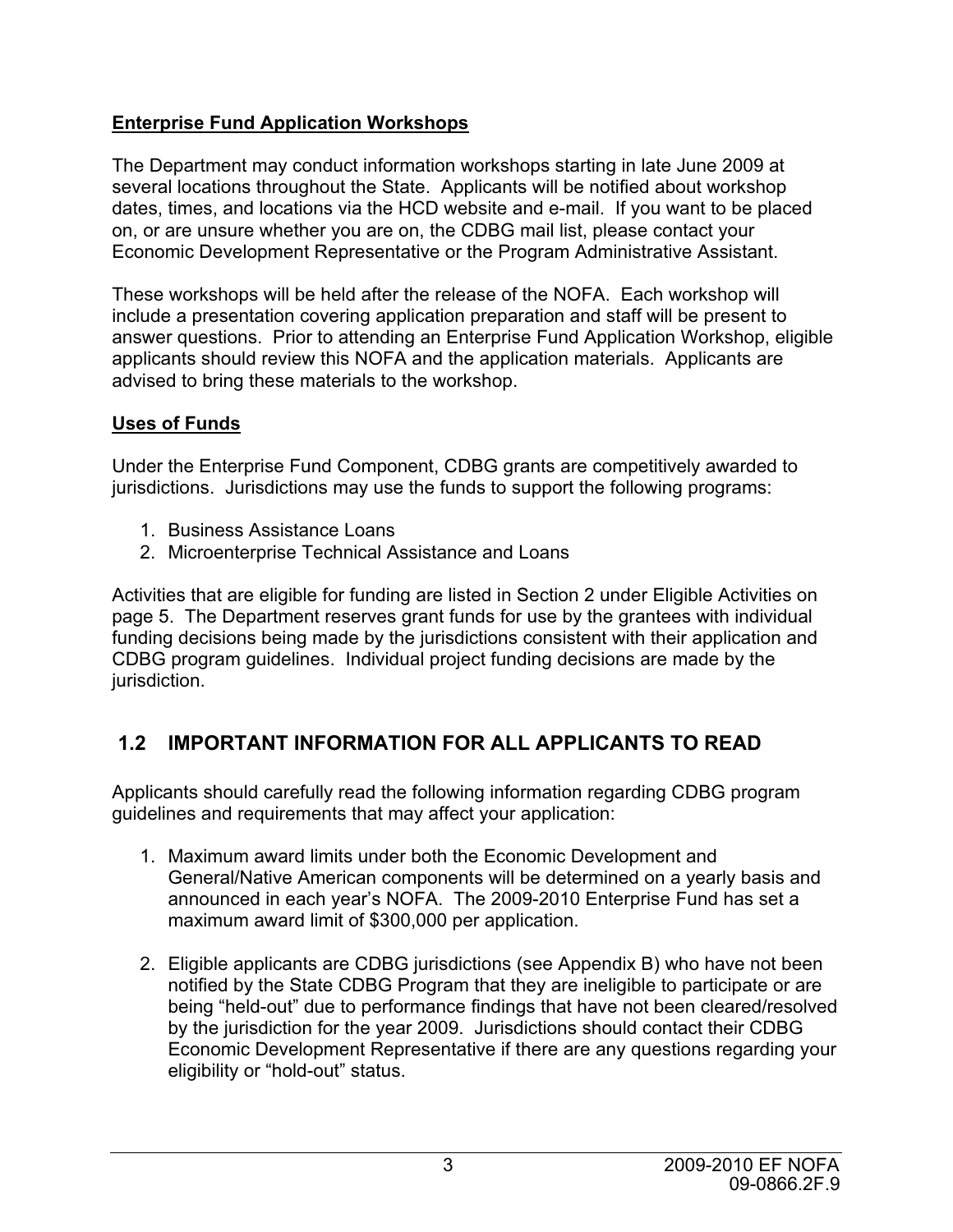3. Applicants may use CDBG funds to create a Façade Improvement Program under their Microenterprise Assistance Program. The purpose of the Façade Improvement Program is to allow eligible microenterprise businesses to use CDBG funds to improve the appearance of the exterior façade where the business is located. The goal of the resulting building façade improvements is to create a positive downtown business environment.

Under this program a microenterprise business, with the consent of the property owner, may borrow CDBG funds to make exterior improvements to that part of a commercial building where the primary entrance to the business is located. Examples of exterior improvements that are eligible under this program include the following: painting the exterior façade, replacement/refurbishing of doors, windows, decorative stone, awnings, signage, and lighting. CDBG funds may not be used for improvements to the interior of the business or improvements to landscaping, sidewalks, or walkways. Also, improvements that fall under the American with Disabilities Act (ADA) is not an eligible use of funds. CDBG jurisdictions are responsible for developing guidelines defining what types of exterior façade improvements are eligible for funding and should contact the State CDBG Representative for questions.

Applicants who wish to conduct a Façade Improvement Program will need to update their Microenterprise Program Guidelines and include a copy of the updated guidelines in their 2009-2010 Enterprise Fund Application. Applicants shall provide a description of the Façade Improvement Program that includes the program's structure, management and staffing; public noticing and reporting requirements; procedures for approving, documenting, closing, and servicing a façade loan transaction; and procedures for establishing and maintaining files for recordkeeping.

4. All applicants are required to submit a current local economic development plan (Plan) that will be used to evaluate, and rate and rank each applicant's application. A Plan must have been locally adopted and is considered current if it is not older than 5 years old.

If a Plan is 5 years or older, the applicant must submit the most current Plan as well as a detailed narrative. The narrative must address (1) the specific need for CDBG funding that includes a description quantifying the current local economic conditions necessitating CDBG funds, and (2) quantify how CDBG funds will be used to support local economic development programs leading to the creation and/or expansion of businesses and jobs in the community.

5. Microenterprise Assistance Programs may only assist Targeted Income Group (TIG) clients with CDBG funds.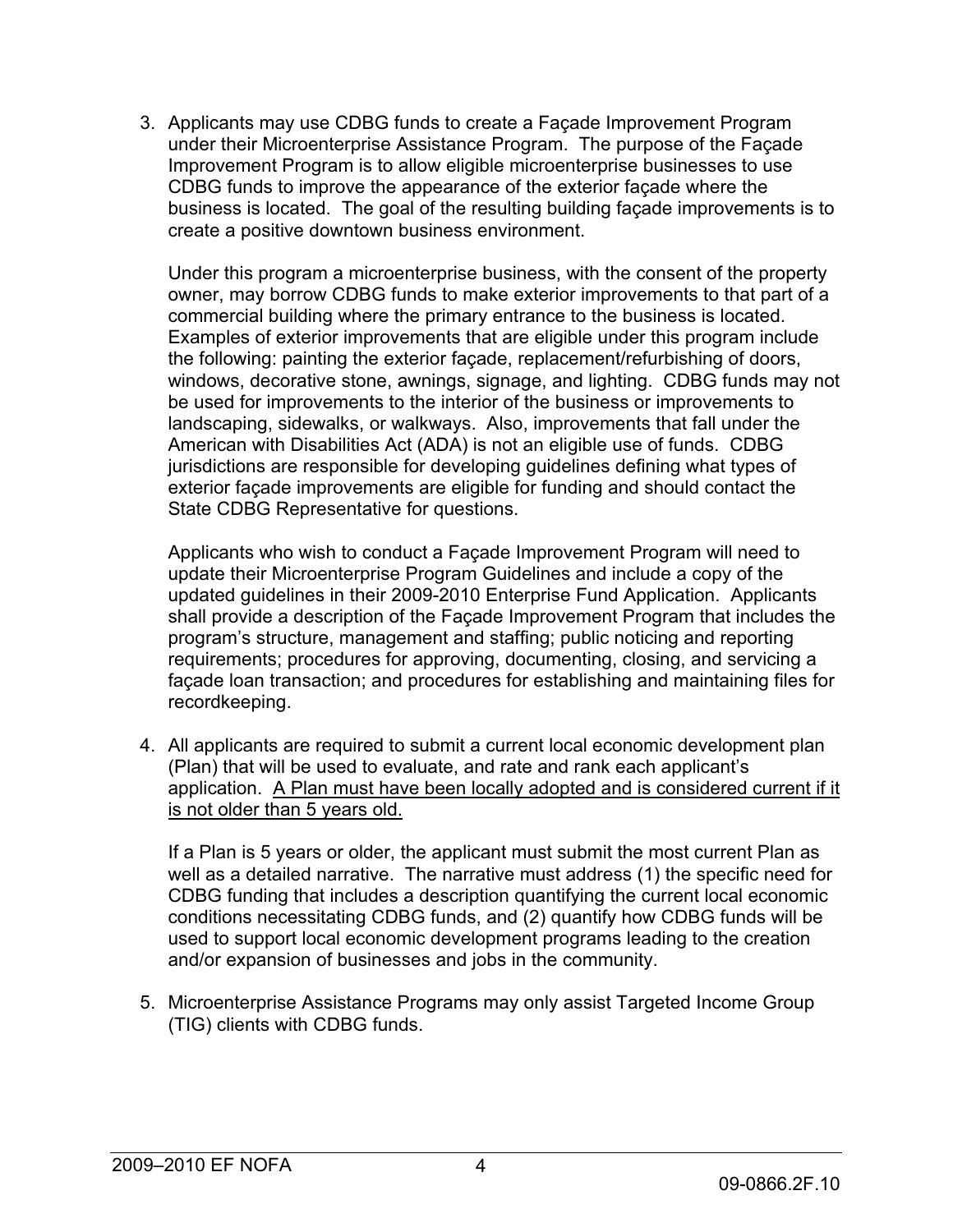- 6. Jurisdictions must submit all business loans including microenterprise loans to the State for approval before funds may be disbursed by the jurisdiction. Jurisdictions making loans from a Program Income Revolving Loan Account must also submit their loans to the State for approval before funds may be disbursed.
- 7. Housing Element status will be confirmed with the Housing Policy Division. Jurisdictions not in compliance at that time will not be eligible to be awarded funds.
- 8. Under the Business Assistance activity, full back-up documentation of employee income is no longer required. Self Certifications are sufficient when prepared by the employee.
- 9. Each business provided assistance under the Business Assistance Activity must demonstrate that the assistance provided meets minimum federal public benefit standards. One job must be created or retained for every \$35,000 of CDBG assistance. "Gap financing" is no longer a requirement for business loans.
- 10. Applicants are subject to various HUD overlay requirements. These include but are not limited to: citizen participation, environmental review, and procurement of services. Please refer to the application and the most recent CDBG Grant Management Manual for information on national objectives and HUD overlay requirements.
- 11. To participate in any CDBG program, the Department will require that all applicants/jurisdictions confirm they are not on the Federal Debarred List. The easiest way to check if your organization is not on a Federal Debarred list is to follow the following steps:
	- Go to the epls website: www.epls.gov
	- On the left hand side of the screen, click on Multiple Names
	- A message about searching will pop up. Check the box and close out the window.
	- In CAPS, enter the jurisdiction name with the word "AND" in between "CITY". For example, for the City of Los Banos, you would enter, '**CITY AND LOS BANOS'.** (Note: do not type CITY OF LOS BANOS, but 'CITY AND LOS BANOS').
	- $\bullet$  Print out the message stating that "Your search returned no results" and include a printout in your application and in your CDBG file.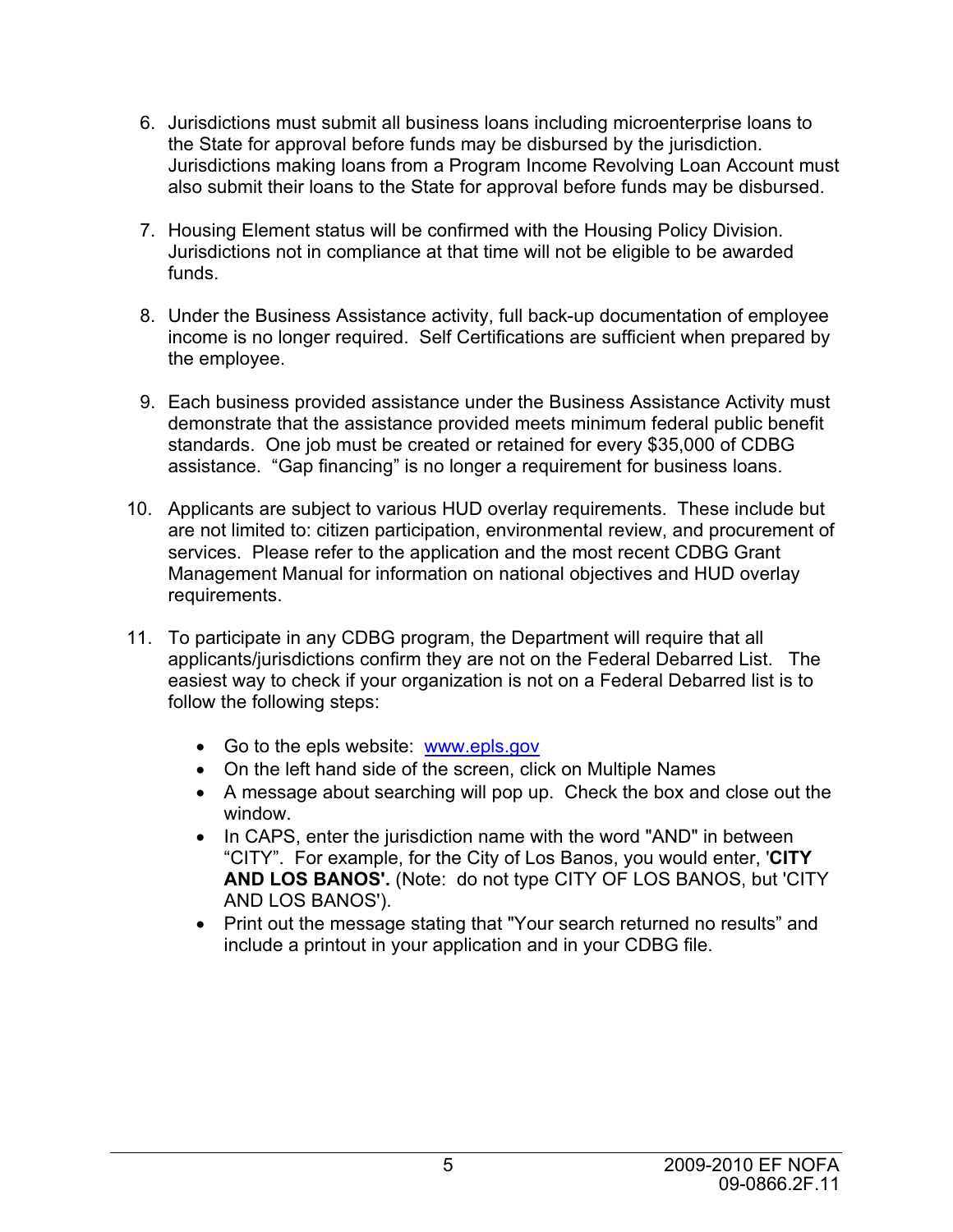- 12. The federal government now requires businesses and organizations to provide a Dun & Bradstreet (D&B) Data Universal Numbering System (DUNS) number as part of their grant applications and proposals. The easiest way to get a DUNS number is to follow the following steps:
	- HUD recommends using the telephone request line to obtain a DUNS number. The following are basic steps to begin this process beginning with a telephone call. The telephone call to obtain a DUNS number takes approximately five to ten minutes, and a DUNS number will be assigned at the conclusion of the phone call. To call D&B, use the toll-free number for federal grant applicants: 1-866-705-5711.
	- $\bullet$  For using the internet, jurisdiction's, businesses or organizations can register for a DUNS number at the D&B's website found at:

(https://eupdate.dnb.com/requestoptions.asp). While at this site, go to the "Get Starting, Get a D-U-N-S Number" column on the left-hand side of the webpage and enter entity name, City, and State, which will take you to a second webpage. On this second page, go to the bottom right-hand corner and choose "Get a DUNS Number – Price: NO CHARGE" to proceed.

#### **1.3 APPLICATION REVIEW PROCESS**

Each application will be first reviewed for "completeness" (Refer to Section 1 of the Application for a checklist of required items). In order for an application to be considered "complete", it must contain all the required information described in the application. Complete applications will then be "rated and ranked" according to the criteria described on page 11, Application Evaluation, Criteria and Scoring. Incomplete applications will not be rated or ranked and applicants will be informed with a written explanation of the deficiencies within 30 days.

#### **Award Decision**

The CDBG Program will submit its recommendation for funding to the Director of the Department based on the applications that were "rated and ranked". The Director's final funding decision is made approximately 80 days from the final application filing date.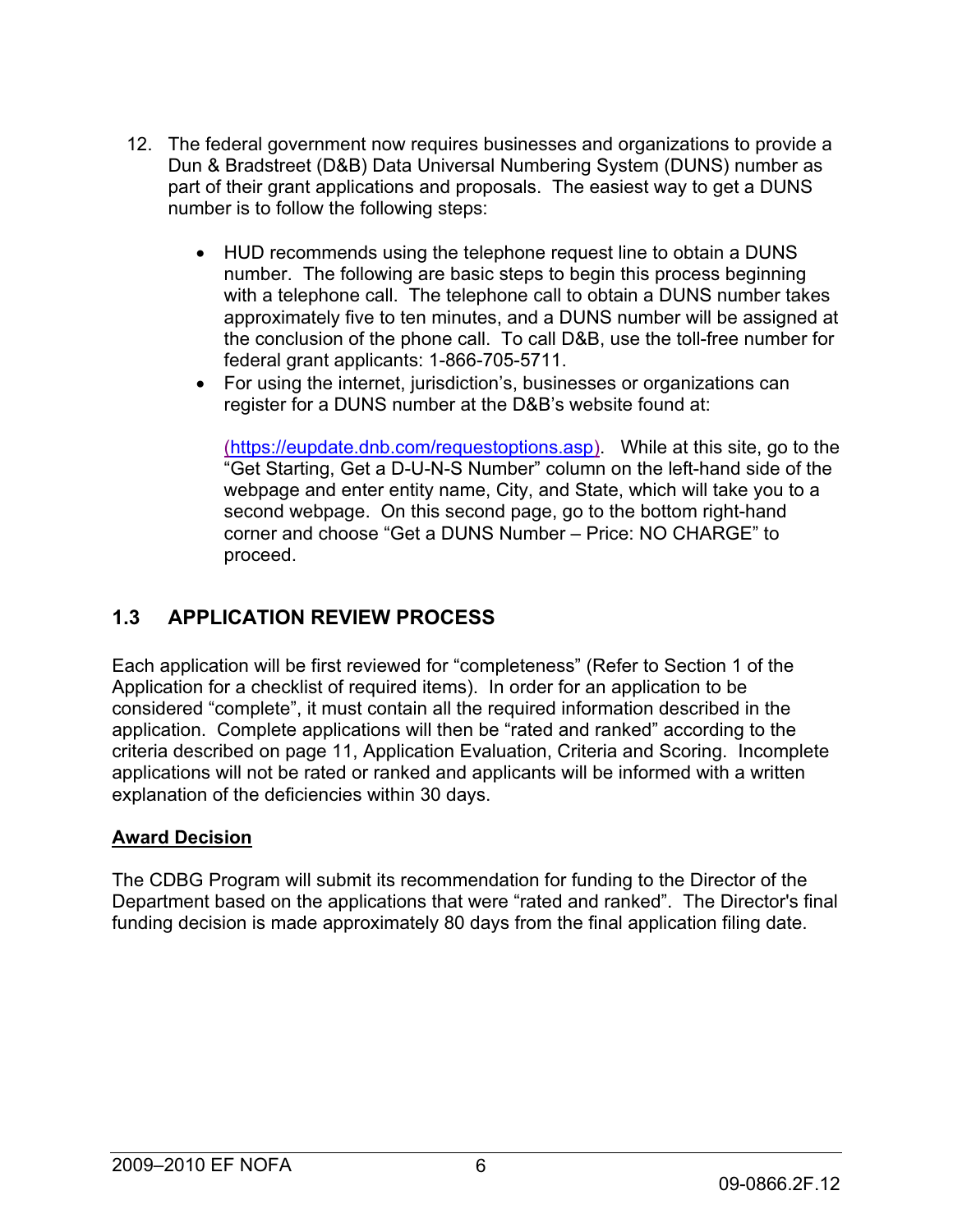#### **Awards Processing**

All applications that are to be funded will be processed through a standardized Grant Agreement (Agreement). The Agreement will contain information about the terms and special conditions of the award. Special conditions must be cleared within 90 days of the State's execution of the Agreement (stamped approval date). If special conditions are not met, the Department may terminate the Agreement.

Applicants are not permitted to incur any grant-related costs prior to the approval date stamped on the Agreement or without the Department's written approval. Information about processing times and authorization requirements will be provided at the time the Agreement is sent to the grantee.